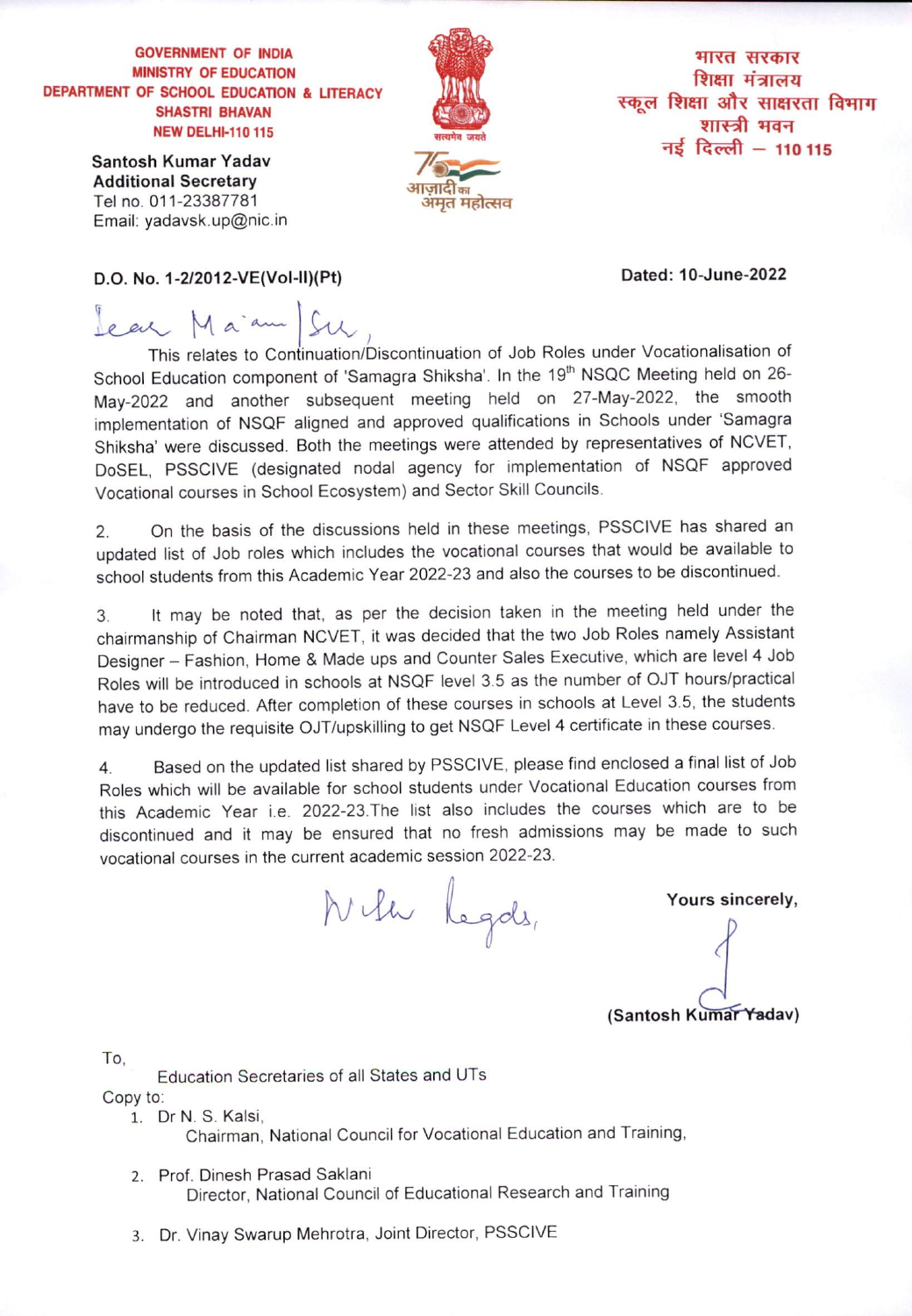|                         | Final List of Job Roles for Academic Year 2022-23 |                                                                                     |                                           |                                                                                                                                                                                                                                                                                                                                                                                                                                                             |                                       |                                                                                                                                                                                                                                         |  |  |
|-------------------------|---------------------------------------------------|-------------------------------------------------------------------------------------|-------------------------------------------|-------------------------------------------------------------------------------------------------------------------------------------------------------------------------------------------------------------------------------------------------------------------------------------------------------------------------------------------------------------------------------------------------------------------------------------------------------------|---------------------------------------|-----------------------------------------------------------------------------------------------------------------------------------------------------------------------------------------------------------------------------------------|--|--|
| S. No.                  | Sector                                            | Title & QP Code of Old Job role                                                     | <b>Class in which</b><br>presently Taught | Title & QP Code of new/revised job role/ Vocational Subject                                                                                                                                                                                                                                                                                                                                                                                                 | <b>Class in which</b><br>to be taught | <b>Remarks</b>                                                                                                                                                                                                                          |  |  |
| 1                       | Agriculture                                       | <b>Solanaceous Crop Cultivator</b><br>QP Code: AGR/Q0402 V1.0                       | IX&X                                      | <b>Solanaceous Crop Cultivator</b><br>QP Code: AGR/Q0402, v2.0                                                                                                                                                                                                                                                                                                                                                                                              | IX & X                                | QP not revised.<br>To be continued as Solanaceous Crop Cultivator<br>in Class IX & X in academic session 2022-2023.                                                                                                                     |  |  |
| 2                       | Agriculture                                       | <b>Animal Health Worker</b><br>QP Code: AGR/Q4804<br>(Discontinued)                 | IX&X                                      | <b>Livestock Service Provider</b><br>QP Code: AGR/Q4804, V6.0<br>(To be introduced)                                                                                                                                                                                                                                                                                                                                                                         | XI & XII                              | Animal Health Workere to be discontinued. No fresh<br>admission in this session.<br>To be introduced as Livestock Service Provider in academic<br>session 2023-24. Linkage with Dairy Farm is to be established<br>for OJT of 140 hours |  |  |
| $\overline{\mathbf{3}}$ | <b>Agriculture</b>                                | <b>Paddy Farmer</b><br>QP Code: AGR/ Q0101                                          | IX & X                                    | <b>Cereal Crop Grower</b><br>QP Code: AGR/Q0105, V1.0<br>is proposed in place of Paddy Farmer.<br>Minimum Age: 16 years. 8th Class with 4 years of relevant<br>Experience OR 10th Class with 2 years of relevant experience<br>OR Certificate-NSQF Level-4 (Field Crop/Vegetable) with 6<br>Months of relevant experience OR Certificate-NSQF Level-3<br>(in Agriculture/Horticulture related Job Roles) with 2 Years of<br>relevant experience. Compulsory | IX & X                                | To be continued as Paddy Farmer in Class IX & X in academic<br>session 2022-2023.                                                                                                                                                       |  |  |
| $\overline{4}$          | Agriculture                                       | <b>Dairy Worker</b><br>QP Code: AGR/Q4102                                           | IX & X                                    | Dairy Worker<br>QP Code: AGR/Q410, v2.0                                                                                                                                                                                                                                                                                                                                                                                                                     | IX & X                                | QP revised.<br>To be continued as Dairy Worker in Class IX & X.                                                                                                                                                                         |  |  |
| 5                       | <b>Agriculture</b>                                | Dairy Farmer/ Entrepreneur<br>QP Code: AGR/Q4101                                    | XI & XII                                  | Dairy Farmer/Entrepreneur<br>QP Code: AGR/Q4101, v3.0                                                                                                                                                                                                                                                                                                                                                                                                       | XI & XII                              | <b>QP</b> revised<br>To be continued as Dairy Farmer/Entrepreneur in Class XI &<br>XII in academic session 2022-2023.<br>Linkage with Dairy Farm is to be established for OJT of 140<br>hours.                                          |  |  |
| 6                       | Agriculture                                       | <b>Floriculturist (Open Cultivation)</b><br>QP Code: AGR/Q0701<br>(Name is changed) | XI & XII                                  | <b>Floriculturist</b><br>QP Code:AGR/Q0701, v2.0                                                                                                                                                                                                                                                                                                                                                                                                            | XI & XII                              | QP revised.<br>Title is changed from Floriculturist (Open Cultivation) to<br>Floriculturist.<br>To be continued as Floriculturist in Class XI & XII in academic<br>session 2022-2023.                                                   |  |  |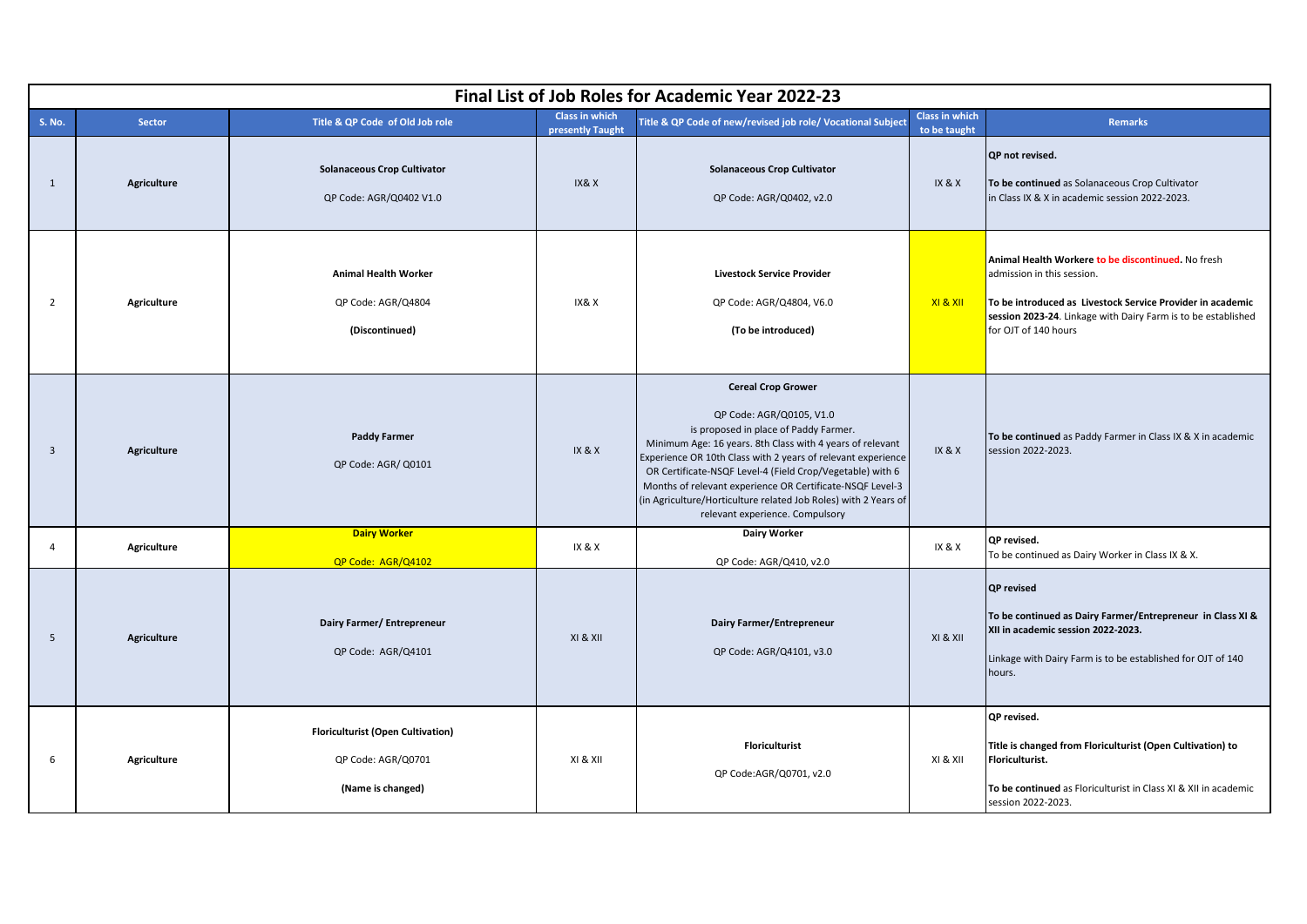| $\overline{7}$ | <b>Agriculture</b>                              | Floriculturist - Protected Cultivation<br>QP Code: AGR/Q0702                        | XI & XII          | Floriculturist - Protected Cultivation<br>QP Code: AGR/Q0702             | XI & XII | QP not revised.<br>To be continued as Floriculturist - Protected Cultivation in<br>Class XI & XII in academic session 2022-2023.                      |
|----------------|-------------------------------------------------|-------------------------------------------------------------------------------------|-------------------|--------------------------------------------------------------------------|----------|-------------------------------------------------------------------------------------------------------------------------------------------------------|
| 8              | <b>Agriculture</b>                              | Gardener<br>QP Code: AGR/Q0801                                                      | XI & XII          | Gardener<br>QP Code: AGR/Q0801, v2.0                                     | XI & XII | QP revised.<br>To be continued as Gardener in Class XI & XII in academic<br>session 2022-2023.                                                        |
| 9              | <b>Agriculture</b>                              | <b>Microirrigation Technician</b><br>QP Code: AGR/Q1002                             | XI & XII          | <b>Microirrigation Technician</b><br>QP Code: AGR/Q1002, v2.0            | XI & XII | QP revised.<br>To be continued as Microirrigation Technician in academic<br>session 2022-2023.                                                        |
| 10             | <b>Agriculture</b>                              | <b>Small Poultry Farmer</b><br>QP Code: AGR/Q4306                                   | XI & XII          | <b>Small Poultry Farmer</b><br>AGR/Q4306, v2.0                           | XI & XII | QP revised.<br>To be continued as Small Poultry Farmer in Class XI & XII in<br>academic session 2022-2023.                                            |
| 11             | <b>Agriculture</b>                              | <b>Organic Grower</b><br>QP Code: AGR/Q1201                                         | XI & XII          | <b>Organic Grower</b><br>QP Code: AGR/Q1201                              | XI & XII | <b>QP</b> revised.<br>To be continued as Organic Grower in Class XI & XII.<br>Linkage with Organic farm is to be established for OJT of 140<br>hours. |
| 12             | <b>Agriculture</b>                              | <b>Irrigation Service Technician</b><br>QP Code: AGR/Q1104                          | XI & XII          | <b>Irrigation Service Technician</b><br>QP Code: AGR/Q1104, v2.0         | XI & XII | QP revised.<br>To be continued as Irrigation Service Technician in Class XI &<br>XII.                                                                 |
| 13             | Automotive                                      | <b>Automotive Service Technician L-3</b><br>QP Code: ASC/Q1401<br>(Name is changed) | IX & X            | <b>Four Wheeler Service Assistant 3</b><br>QP Code: PWD/ASC/Q1401 (V2.0) | IX & X   | QP revised.<br>To be continued as Four Wheeler Service Assistant in Class IX<br>& X                                                                   |
| 14             | Automotive                                      | <b>Automotive Service Technician L-4</b><br>QP Code: ASC/Q1402<br>(Name is changed) | XI & XII          | Four Wheeler Service Technician<br>QP Code: PWD/ ASC/Q1402, V1.0         | XI & XII | QP revised.<br>To be continued as Four Wheeler Service Technician in Class XI<br>& XII                                                                |
| 15             | Apparel, Made-ups and Home<br><b>Furnishing</b> | Hand Embroider (Addawala)<br>QP Code: AMH/Q1010                                     | IX & X            | Hand Embroider (Addawala)<br>QP Code: AMH/Q1010. V2                      | IX & X   | To be continued as Hand Embroider (Addawala) in Class IX & X<br>in academic session 2022-23.                                                          |
| 16             | Apparel, Made-ups and Home<br><b>Furnishing</b> | <b>Hand Embroider</b><br>QP Code: AMH/Q1001                                         | <b>IX &amp; X</b> | <b>Hand Embroider</b><br>QP Code: AMH/Q1001                              | XI & XII | QP not revised.<br>To be discontinued in 2022-2023 as QP is to be revised.                                                                            |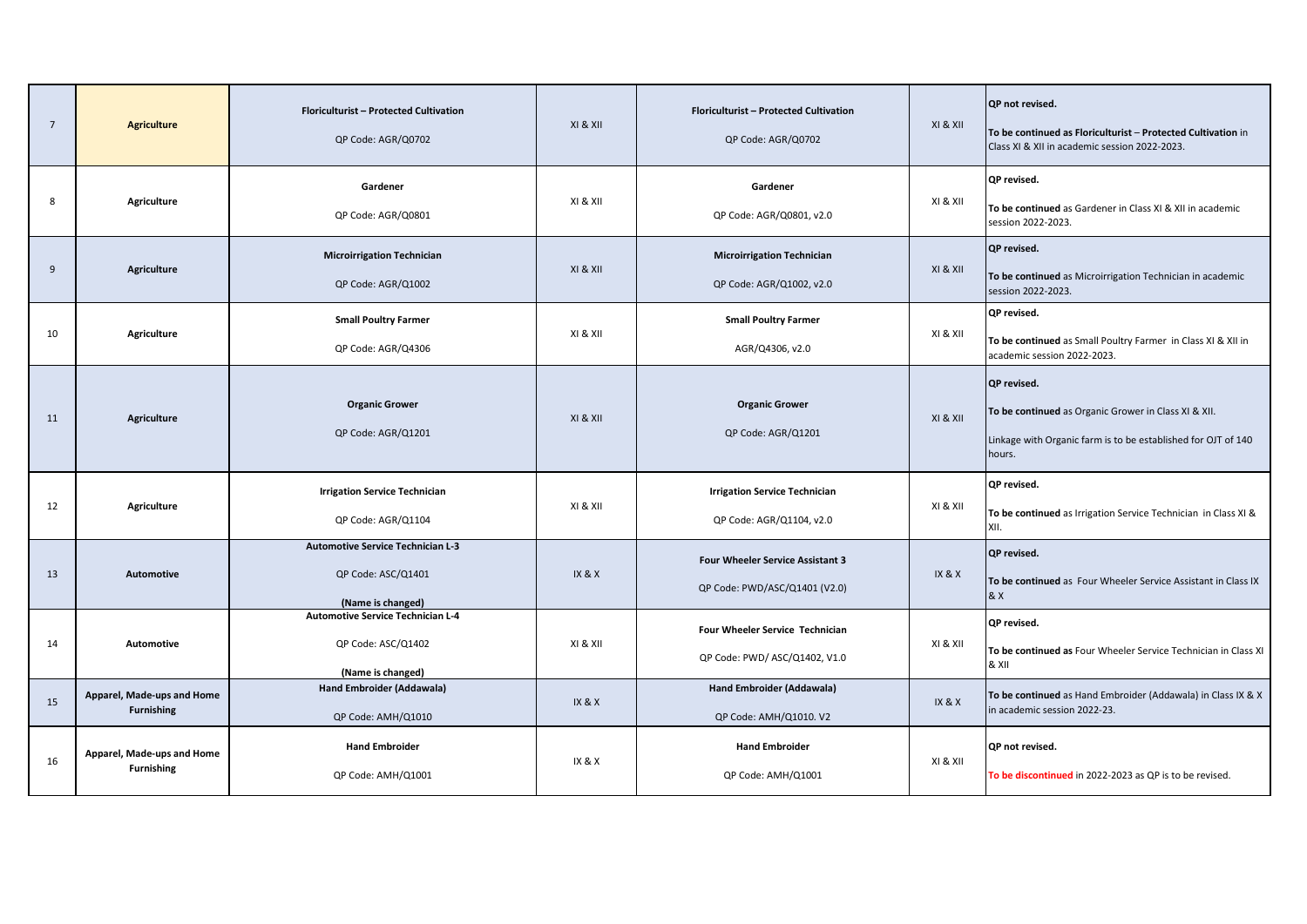| 17 | Apparel, Made-ups and Home<br><b>Furnishing</b>       | <b>Sewing Machine Operator</b><br>QP Code: AMH/0301                          | IX & X   | <b>Sewing Machine Operator</b><br>QP Code: AMH/0301, v2.0                            | IX & X   | QP revised.<br>To be continued as Sewing Machine Operator in Class IX & X in<br>academic session 2022-23.                                                                                                                                                       |
|----|-------------------------------------------------------|------------------------------------------------------------------------------|----------|--------------------------------------------------------------------------------------|----------|-----------------------------------------------------------------------------------------------------------------------------------------------------------------------------------------------------------------------------------------------------------------|
| 18 | Apparel, Made-ups and Home<br><b>Furnishing</b>       | Self-employed Tailor<br>QP Code: AMH/Q1947                                   | XI & XII | Self-employed Tailor<br>QP Code: AMHQ1947, v2.0                                      | XI & XII | QP revised.<br>To be continued as Self-employed Tailor in Class XI & XII in<br>academic session 2022-23.                                                                                                                                                        |
| 19 | Apparel, Made-ups and Home<br><b>Furnishing</b>       | <b>Specialized Sewing Machine Operator</b><br>QP Code: AMH/Q2301             | XI & XII | <b>Specialized Sewing Machine Operator</b><br>QP Code: AMH/Q2301, v2.0               | XI & XII | QP revised.<br>To be continued as Specialized Sewing Machine Operator in<br>Class XI & XII in academic session 2022-23.                                                                                                                                         |
| 20 | Apparel, Made-ups and Home<br><b>Furnishing</b>       | <b>Assistant Fashion Designer</b><br>QP Code: AMH/Q1210<br>(Name is changed) | XI & XII | <b>Assistant Fashion Designer- Fashion, Home &amp; Madeups</b><br>QP Code: AMH/Q1210 | XI & XII | QP revised.<br>To be introduced as Assistant Fashion Designer- Fashion, Home<br>& Madeups.<br>To be introduced at NSQF Level 3.5 and OJT hours to be<br>reduced in consultation with domain SSC. May be certified at<br>Level 4 after requisite OJT/upskilling. |
| 21 | <b>Beauty &amp; Wellness</b>                          | <b>Assistant Beauty Therapist</b><br>QP Code: BWS/Q0101                      | IX & X   | <b>Assistant Beauty Therapist</b><br>QP Code: BWS/Q0101                              | IX & X   | QP revised.<br>To be continued as Assistant Beauty Therapist in Class IX & X<br>from academic session 2022-2023.                                                                                                                                                |
| 22 | <b>Beauty &amp; Wellness</b>                          | <b>Beauty Therapist</b><br>QP Code: BWS/Q0102                                | XI & XII | <b>Beauty Therapist</b><br>QP Code: BWS/Q0102                                        | XI & XII | QP revised.<br>To be continued as Beauty Therapist from academic session<br>2022-2023.                                                                                                                                                                          |
| 23 | <b>Banking, Financial Services &amp;</b><br>Insurance | <b>Business Correspondent/ Facilitator</b><br>QP Code: BSC/Q8401             | XI & XII | <b>Business Correspondent/ Facilitator</b><br>QP Code: BSC/Q8401                     | XI & XII | QP revised.<br>To be continued as Business Correspondent/Facilitator from<br>academic session 2022-2023.                                                                                                                                                        |
| 24 | <b>Banking, Financial Services &amp;</b><br>Insurance | <b>Mutual Fund Agent</b><br>QP Code: BSC/Q3802                               | XI & XII | <b>Mutual Fund Distributor</b><br>QP Code: BSC/Q3802<br>(To be introduced)           | XI & XII | QP not revised.<br>Mutual Fund Agent to be discontinued in Class XI & XII from<br>academic session 2022-2023.<br>Mutual Fund Distributor may be introduced from 2023-24.                                                                                        |
| 25 | <b>Banking, Financial Services &amp;</b><br>Insurance | <b>Microfinance Executive</b><br>QP Code: BSC/Q2401                          | IX & X   | <b>Microfinance Executive</b><br>QP Code: BSC/Q2401                                  | IX & X   | To be continued in Class IX & X.<br>currently in cass XI & XII                                                                                                                                                                                                  |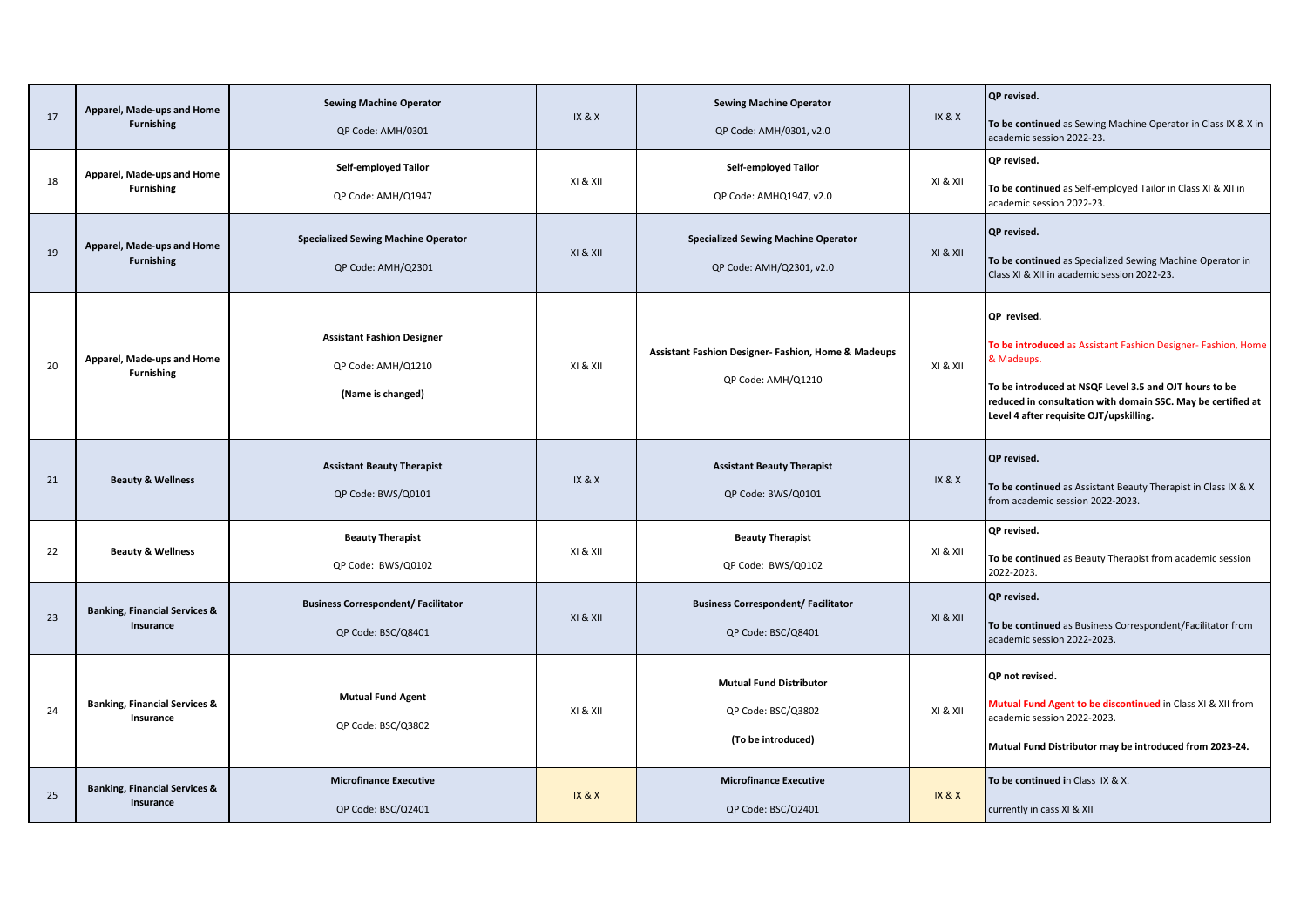| 26 | Construction                    | <b>Assistant Mason</b><br>QP Code: CON/Q0102                                                       | <b>IX &amp; X</b> | <b>Assistant Mason</b><br>QP Code: CON/Q0102                                           | IX & X   | QP revised.<br>To be continued as Assistant Mason in Class IX & X from<br>academic session 2022-2023.                                                                                                                              |
|----|---------------------------------|----------------------------------------------------------------------------------------------------|-------------------|----------------------------------------------------------------------------------------|----------|------------------------------------------------------------------------------------------------------------------------------------------------------------------------------------------------------------------------------------|
| 27 | Construction                    | <b>General Mason</b><br>QP Code: CON/Q0103<br>(Name Changed)                                       | XI & XII          | <b>Brick Mason (Electives: General/Plastering)</b><br>QP Code: CON/Q0113               | XI & XII | QP mereged.<br>General Mason to be discontinued as QP merged in Brick<br>Mason (Elective General/Plastering)<br>To be continued as Brick Mason (Elective General/Plastering)<br>in Class XI & XII from academic session 2022-2023. |
| 28 | Construction                    | <b>Construction Painter and Decorator</b><br>QP Code: CON/Q0503                                    | XI & XII          | <b>Construction Painter and Decorator</b><br>QP Code: CON/Q0503                        | XI & XII | QP not revised.<br>To be continued as Construction Painter and Decorator in Class<br>XI & XII from academic session 2022-2023.                                                                                                     |
| 29 | <b>Electronics and Hardware</b> | Field Technician - Other Home Appliances<br>QP Code: ELE/Q3104<br>(Class Changed)                  | IX & X            | Field Technician - Other Home Appliances<br>QP Code: ELE/Q3104                         | XI & XII | QP revised.<br>To be discontinued in Class IX $-$ X.<br>To be introduced as Field Technician - Other Home Appliances<br>in Class XI & XII from academic session 2022-2023.                                                         |
| 30 | <b>Electronics and Hardware</b> | <b>Installation Technician - Computing and Peripherals</b><br>QP Code: ELE/Q4601<br>(Name Changed) | XI & XII          | Assistant Installation Technician - Computing and<br>Peripherals<br>QP Code: ELE/Q4609 | XI & XII | QP revised.<br>To be continued as Assistant Installation Technician -<br>Computing and Peripherals in Class XI & XII from academic<br>session 2022-2023.                                                                           |
| 31 | <b>Electronics and Hardware</b> | Field Technician - Wireman Control Panel<br>QP Code: ELE/Q7302                                     | XI & XII          | Field Technician - Wireman Control Panel<br>QP Code: ELE/Q7302                         | XI & XII | <b>QP</b> not revised<br>To be continued as Field Technician - Wireman Control Panel in<br>Class XI & XII from academic session 2022-2023.                                                                                         |
| 32 | <b>Electronics and Hardware</b> | Field Technician - Air Conditioner<br>QP Code: ELE/Q3102                                           | XI & XII          | Field Technician - Air Conditioner<br>QP Code: ELE/Q3102                               | XI & XII | QP revised<br>To be continued                                                                                                                                                                                                      |
| 33 | <b>Healthcare</b>               | <b>General Duty Assistant</b><br>QP Code: HSS/Q5101                                                | XI & XII          | <b>General Duty Assistant</b><br>QP Code: HSS/Q5101                                    | XI & XII | QP revised.<br>To be discontinued                                                                                                                                                                                                  |
| 34 | Healthcare                      | <b>General Duty Assistant - Trainee</b><br>HSS/Q5107                                               | XI & XII          | <b>General Duty Assistant - Trainee</b><br>HSS/Q5107                                   | XI & XII | To be as introduced from 2022-23                                                                                                                                                                                                   |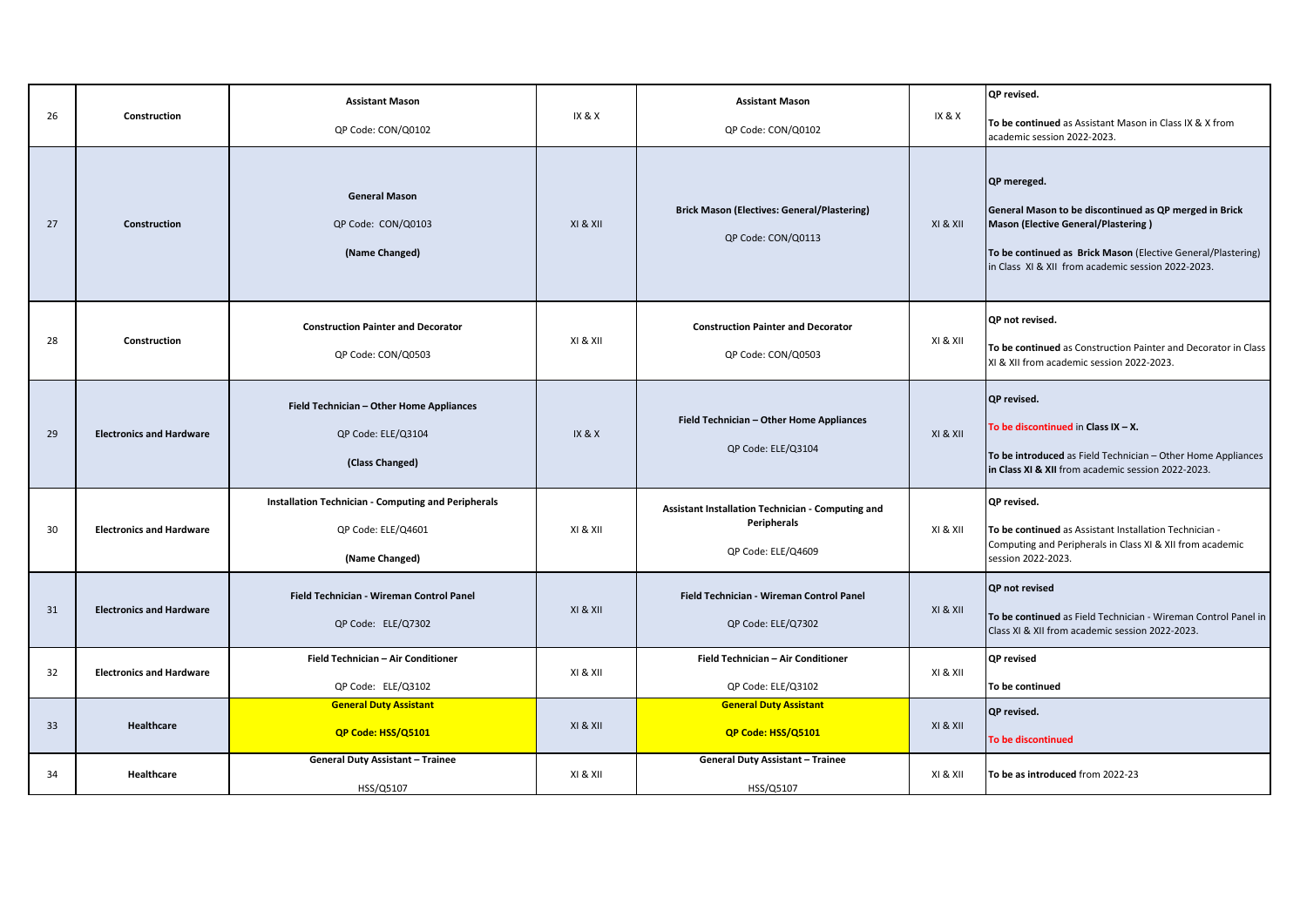|    |                                  | <b>Home Health Aide</b>                                       |          | <b>Home Health Aide</b>                                       |          | QP revised.                                                                                                          |
|----|----------------------------------|---------------------------------------------------------------|----------|---------------------------------------------------------------|----------|----------------------------------------------------------------------------------------------------------------------|
| 35 | Healthcare                       | QP Code: HSS/Q5102                                            | IX & X   | QP Code: HSS/Q5102                                            | IX&X     | To be discontinued                                                                                                   |
| 36 | Healthcare                       | <b>Home Health Aide</b><br>- Trainee<br>HSS/Q5106             | IX & X   | <b>Home Health Aide</b><br>- Trainee<br>HSS/Q5106             | IX & X   | To be as introduced from 2022-23                                                                                     |
| 37 | IT-ITeS                          | <b>Domestic Data Entry Operator</b><br>QP Code: SSC/Q2212     | IX & X   | <b>Domestic Data Entry Operator</b><br>QP Code: SSC/Q2212     | IX&X     | <b>QP</b> revised<br>To be continued Domestic Data Entry Operator in Class IX & X<br>for academic session 2022-2023. |
| 38 | IT-ITeS                          | <b>CRM Domestic Voice</b><br>QP Code: SSC/Q2210               | XI & XII | <b>CRM Domestic Voice</b><br>QP Code: SSC/Q2210               | XI & XII | QP not revised<br>To be continued as CRM Domestic Voice in Class XI & XII for<br>academic session 2022-2023.         |
| 39 | IT-ITeS                          | <b>Domestic Biometric Data Operator</b><br>QP Code: SSC/Q2213 | XI & XII | <b>Domestic Biometric Data Operator</b><br>QP Code: SSC/Q2213 | XI & XII | QP revised<br>To be continued                                                                                        |
| 40 | IT-ITeS                          | Junior Software Developer<br>QP Code: SSC/Q0508               | XI & XII | Junior Software Developer<br>QP Code: SSC/Q0508               | XI & XII | QP revised.<br>To be continued as Junior Software Developer in Class XI & XII<br>from academic session 2022-2023.    |
| 41 | <b>Media &amp; Entertainment</b> | <b>Texturing Artist</b><br>QP Code: MES/Q2503                 | XI & XII | <b>Texturing Artist</b><br>QP Code: MES/Q2503                 | XI & XII | QP revised.<br>To be continued as Texturing Artist in Class XI & XII from<br>academic session 2022-2023.             |
| 42 | <b>Media &amp; Entertainment</b> | <b>Roto Artist</b><br>QP Code: MES/Q3504                      | XI & XII | <b>Roto Artist</b><br>QP Code: MES/Q3504                      | XI & XII | QP revised.<br>To be continued as Roto Artist in Class XI & XII from academic<br>session 2022-2023.                  |
| 43 | <b>Media &amp; Entertainment</b> | <b>Story Board Artist.</b><br>QP Code: MES/Q0507              | XI & XII | <b>Story Board Artist.</b><br>QP Code: MES/Q0507              | XI & XII | QP revised.<br>To be continued as Story Board Artist in Class XI & XII from<br>academic session 2022-2023.           |
| 44 | Plumbing                         | Plumber (General I)<br>QP Code: PSC/Q0104<br>(Discontinued)   | IX & X   | Plumber (General I)<br>QP Code: PSC/Q0104                     | IX & X   | To be discontinued as QP has been revised. To be replaced by<br><b>Assistant Plumber (General)</b>                   |
| 45 | Plumbing                         | <b>Assistant Plumber (General)</b><br>PSC/Q0102               | IX&X     | <b>Assistant Plumber (General)</b><br>PSC/Q0102               | IX&X     | To be introduced as Assistant Plumber (General) in Class IX & X<br>from academic session 2022-2023.                  |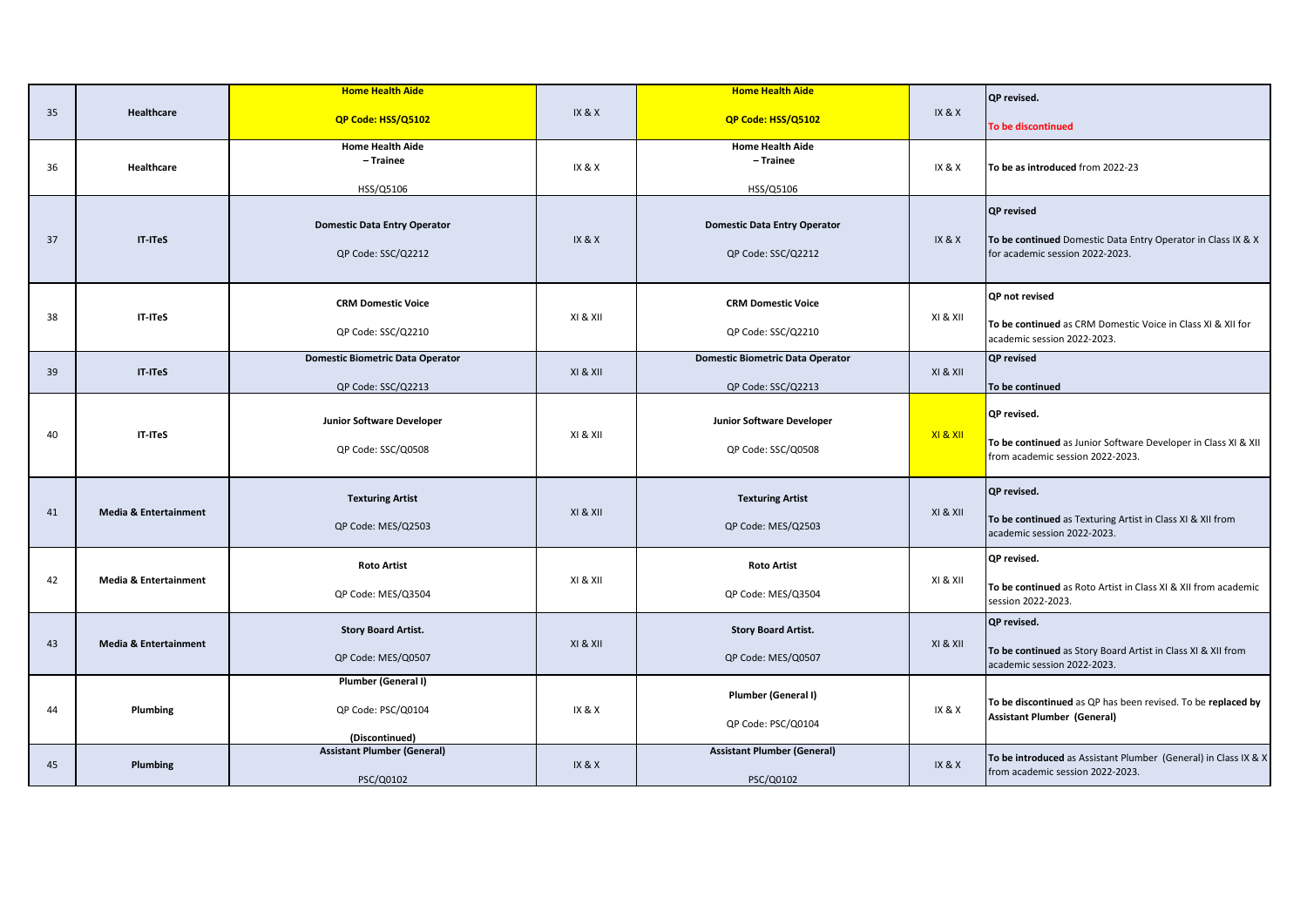|    |                                | <b>Plumber General II</b>                           |          |                                          |                                 |                                                                                                              |  |
|----|--------------------------------|-----------------------------------------------------|----------|------------------------------------------|---------------------------------|--------------------------------------------------------------------------------------------------------------|--|
| 46 | Plumbing                       | QP Code: PSC/Q0110                                  | XI & XII | <b>Plumber General II</b>                | XI & XII                        | To be discontinued and to be replaced by Plumber (General)                                                   |  |
|    |                                |                                                     |          | QP Code: PSC/Q0110                       |                                 | session 2022-2023.                                                                                           |  |
|    |                                | (Discontinued)<br><b>Plumber (General)</b>          |          | <b>Plumber (General)</b>                 |                                 |                                                                                                              |  |
| 47 | Plumbing                       |                                                     | XI & XII |                                          | XI & XII                        | To be introduced from 2022-23                                                                                |  |
|    |                                | QP Code: PSC/Q0104<br><b>Unarmed Security Guard</b> |          | QP Code: PSC/Q0104                       |                                 |                                                                                                              |  |
|    |                                |                                                     |          | <b>Security Guard</b>                    |                                 | QP revised.                                                                                                  |  |
| 48 | <b>Private Security</b>        | QP Code: MEP/Q7101                                  | IX & X   |                                          | IX & X                          | To be continued as Security Guard in Class IX & X from                                                       |  |
|    |                                | (Name Changed)                                      |          | QP Code: MEP/Q7101                       |                                 | academic session 2022-2023.                                                                                  |  |
|    |                                | Cashier                                             |          |                                          |                                 | QP revised.                                                                                                  |  |
| 49 | Retail                         | QP Code: RAS/Q0102                                  | IX & X   | <b>Retail Cashier</b>                    | IX & X                          |                                                                                                              |  |
|    |                                |                                                     |          | QP Code: RAS/Q0102                       |                                 | To be continued as Retail Cashier in Class IX & X from academic<br>session 2022-2023.                        |  |
|    |                                | (Name Changed)                                      |          |                                          |                                 |                                                                                                              |  |
|    |                                | <b>Store Operations</b><br><b>Assistant</b>         |          | <b>Retail Store Operations Assistant</b> |                                 | QP revised.                                                                                                  |  |
| 50 | Retail                         |                                                     | IX & X   |                                          | IX & X                          | To be continued as Retail Store Operations Assistant in Class IX                                             |  |
|    |                                | QP Code: RAS/Q0101                                  |          | QP Code: RAS/Q0101                       |                                 | & X from academic session 2022-2023.                                                                         |  |
|    |                                | <b>Sales Associate</b>                              |          |                                          |                                 |                                                                                                              |  |
|    |                                |                                                     |          | <b>Retail Sales Associate</b>            |                                 | QP revised.                                                                                                  |  |
| 51 | Retail                         | QP code RAS/Q0104                                   | XI & XII | QP code RAS/Q0104                        | XI & XII                        | To be continued as Retail Sales Associate in Class XI & XII from                                             |  |
|    |                                | (Name Changed)                                      |          |                                          |                                 | academic session 2022-2023.                                                                                  |  |
|    |                                | <b>Trainee Associate</b>                            |          |                                          |                                 | QP revised.                                                                                                  |  |
| 52 | Retail                         | QP Code: RAS/Q0103                                  | XI & XII |                                          | <b>Retail Trainee Associate</b> | XI & XII                                                                                                     |  |
|    |                                |                                                     |          | QP Code: RAS/Q0103                       |                                 | To be continued with new name Retail Trainee Associate in<br>Class XI & XII from academic session 2022-2023. |  |
|    |                                | (Name Changed)                                      |          |                                          |                                 |                                                                                                              |  |
|    |                                | <b>Optical Fibre Splicer</b>                        |          | <b>Optical Fibre Splicer</b>             |                                 | QP revised.                                                                                                  |  |
| 53 | Telecommunication              |                                                     | IX & X   |                                          | IX & X                          | To be continued as Optical Fibre Splicer                                                                     |  |
|    |                                | QP Code: TEL/Q6400                                  |          | QP Code: TEL/Q6400                       |                                 | in Class IX & X from academic session 2022-2023.                                                             |  |
|    |                                |                                                     |          |                                          |                                 |                                                                                                              |  |
|    |                                | <b>Optical Fibre Technician</b>                     |          | <b>Optical Fiber Technician</b>          |                                 | QP revised.                                                                                                  |  |
| 54 | Telecommunication              |                                                     | XI & XII |                                          | XI & XII                        | To be continued as Optical Fibre Technician in Class XI & XII                                                |  |
|    |                                | QP Code: TEL/Q6401                                  |          | QP Code: TEL/Q6401                       |                                 | from academic session 2022-2023.                                                                             |  |
|    |                                | Housekeeping Attendant -Manual Cleaning             |          | <b>Housekeeping Trainee</b>              |                                 | QP revised.                                                                                                  |  |
| 55 | <b>Tourism and Hospitality</b> | QP Code: THC/ Q0203                                 | IX & X   | QP Code: Q0209                           | IX & X                          | To be continued as Housekeeping Trainee in Class IX & X from                                                 |  |
|    |                                |                                                     |          |                                          |                                 | academic session 2022-2023.                                                                                  |  |
|    |                                | (Name Changed)                                      |          | QP developed by PWD SSC.                 |                                 |                                                                                                              |  |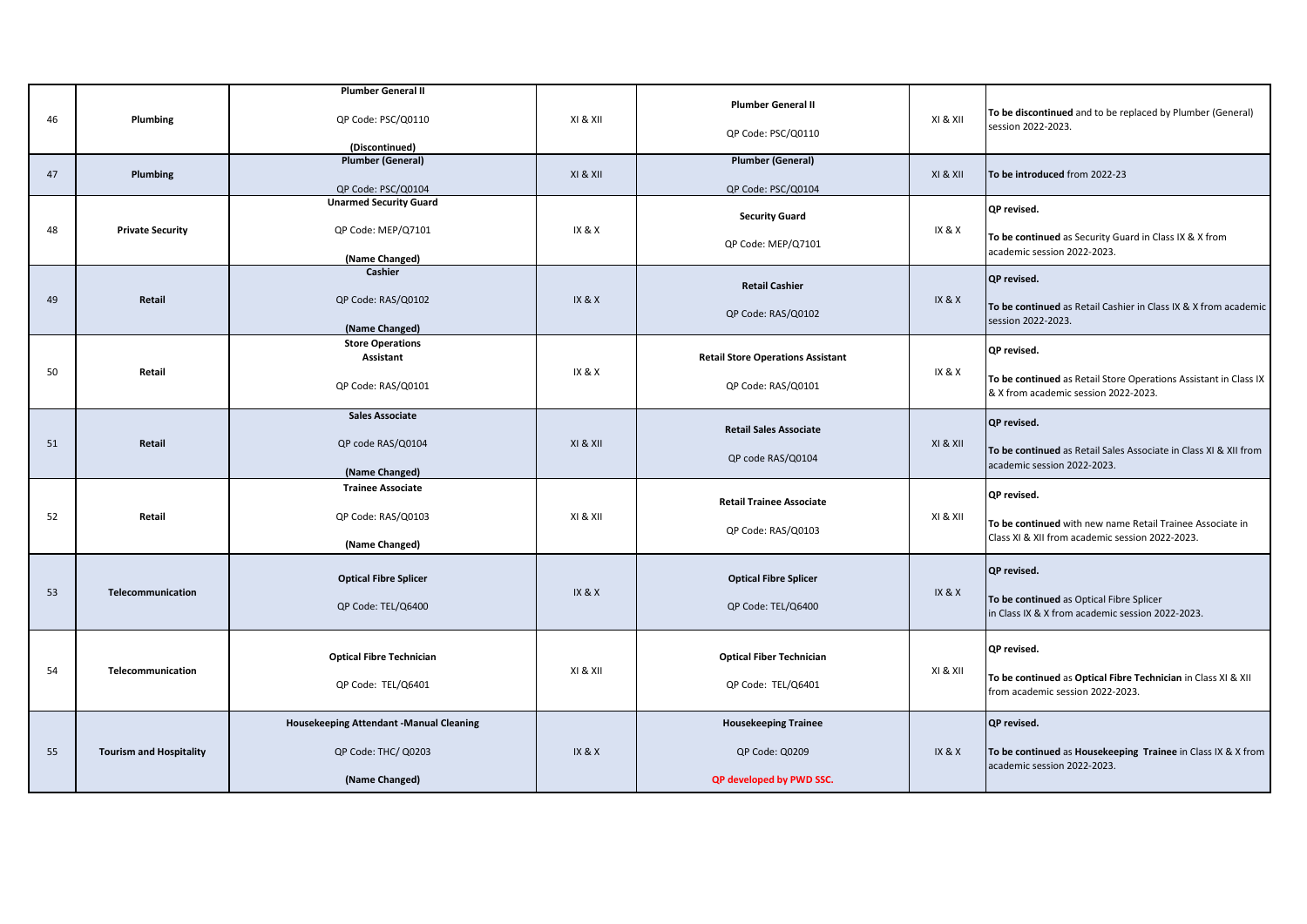| 56<br>57 | <b>Tourism and Hospitality</b><br><b>Tourism and Hospitality</b> | <b>Food and Beverage Service Trainee</b><br>QP Code: THC/Q0307<br>(Name Changed)<br><b>Customer Service Executive</b><br>(Meet and Greet)<br>QP code: THC/Q4205 | IX & X<br>XI & XII | <b>Food and Beverage Service Assistant</b><br>QP Code: THC/Q0307<br><b>Customer Service Executive</b><br>(Meet and Greet)<br>QP code: THC/Q4205 | <b>IX &amp; X</b><br>XI & XII | To be continued as Food and Beverage Service Assistant in<br>Class IX & X from academic session 2022-2023.<br><b>QP</b> revised.<br>To be continued as Customer Service Executive (Meet and<br>Greet) in Class XI & XII from academic session 2022-2023. |
|----------|------------------------------------------------------------------|-----------------------------------------------------------------------------------------------------------------------------------------------------------------|--------------------|-------------------------------------------------------------------------------------------------------------------------------------------------|-------------------------------|----------------------------------------------------------------------------------------------------------------------------------------------------------------------------------------------------------------------------------------------------------|
| 58       | <b>Tourism and Hospitality</b>                                   | <b>Counter Sales Executive</b><br>QP Code: THC/Q2903                                                                                                            | XI & XII           | <b>Counter Sales Executive</b><br>QP Code: THC/Q2903                                                                                            | XI & XII                      | To be continued as Counter Sales Executive in Class XI & XII<br>from academic session 2022-2023.<br>SSC to provide revised content by July 2022.<br>To be continued at NSQF Level 3.5. May be certified at Level 4<br>after requisite OJT/upskilling.    |
| 59       | <b>Tourism and Hospitality</b>                                   | <b>Food and Beverage Service Steward</b><br>QP Code: THC/Q0301                                                                                                  | XI & XII           | Food & Beverage Service - Associate<br>QP Code: PWD/THC/Q0301                                                                                   | X1 & X11                      | To be continued as Food & Beverage Service Associate in Class<br>XI & XII from academic session 2022-2023.<br>SSC to provide revised content by July 2022.                                                                                               |
| 60       | <b>Tourism and Hospitality</b>                                   | <b>Heritage Tour Guide</b><br>QP Code: THC/Q4501                                                                                                                | XI & XII           | <b>Heritage Tour Guide.</b><br>QP Code: THC/Q4501                                                                                               | XI & XII                      | To be discontinued as QP doesn't exists now. Courses such as<br>Nature Guide/Assistant Tour Guide may be developed by SSC<br>for Academic Session 2023-24 onwards.                                                                                       |
| 61       | <b>Tourism and Hospitality</b>                                   | <b>Tour Guide</b><br>QP Code: THC/Q4407                                                                                                                         | XI & XII           | <b>Tour Guide</b><br>QP Code: THC/Q4407                                                                                                         | XI & XII                      | To be discontinued from academic session 2022-2023, as QP<br>revised and shifted from NSQF Level 4 to 5.                                                                                                                                                 |
| 62       | <b>Tourism and Hospitality</b>                                   | <b>Housekeeping Room Attendant</b><br>QP Code: THC/Q0202<br>(Name Changed)                                                                                      | XI & XII           | <b>Guest Service Associate (Housekeeping)</b><br>QP Code: THC/Q0202 (V2.0)                                                                      | XI & XII                      | To be continued as Guest Service Associate (Housekeeping) in<br>Class XI & XII.<br>SSC to provide revised content by July 2022.                                                                                                                          |
| 63       | <b>Food Processing</b>                                           | <b>Baking Technician/</b><br><b>Operative</b><br>QP Code: FIC/Q5005                                                                                             | XI & XII           | <b>Baking Technician/</b><br><b>Operative</b><br>QP Code: FIC/Q5005                                                                             | XI & XII                      | QP revised.<br>To be continued as Baking Technician/ Operative in Class XI &<br>XII from academic session 2022-2023.                                                                                                                                     |